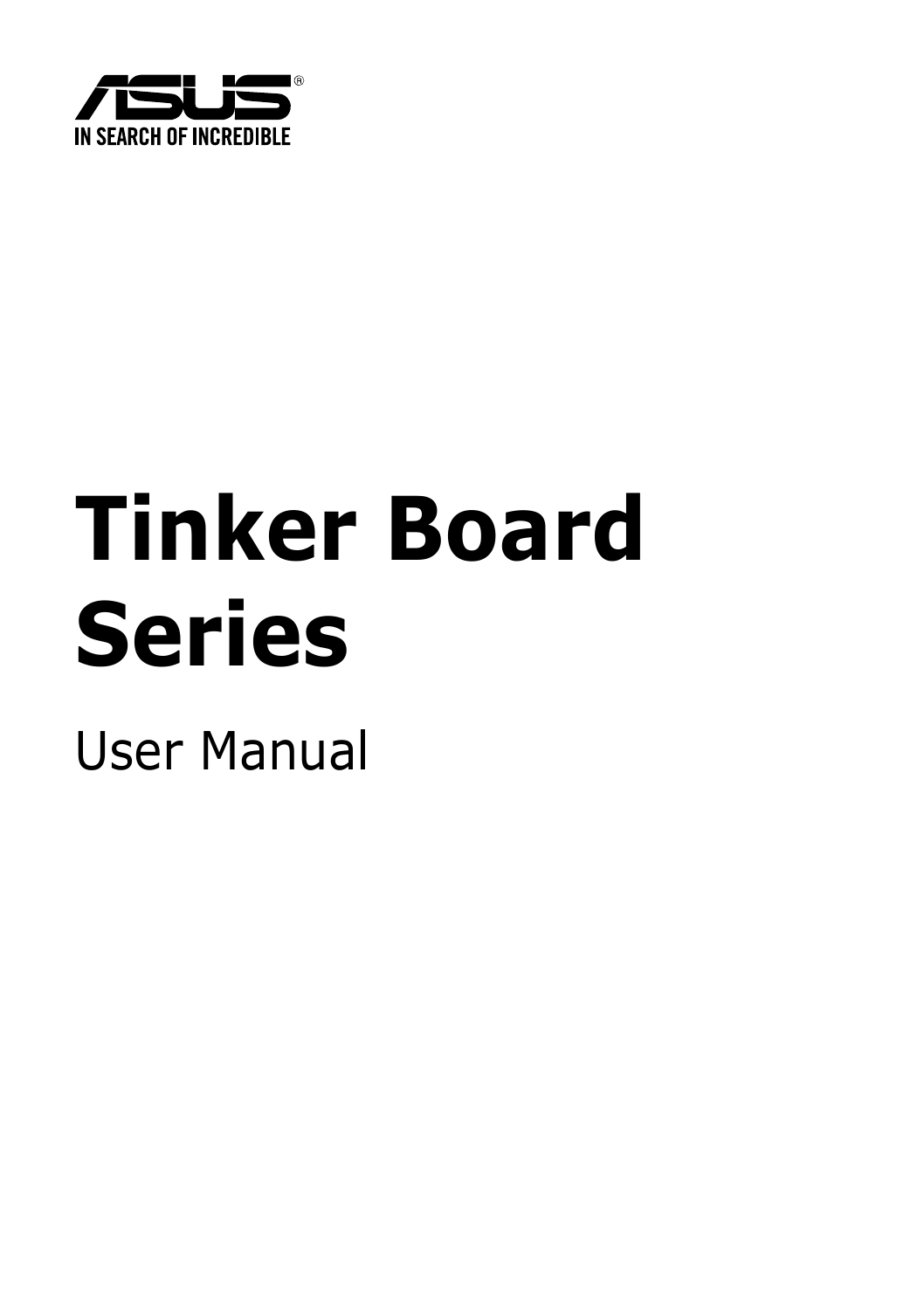E15215 First Edition February 2019

#### **Copyright© 2019 ASUSTeK COMPUTER INC. All Rights Reserved.**

No part of this manual, including the products and software described in it, may be reproduced, transmitted, transcribed, stored in a retrieval system, or translated into any language in any form or by any means, except documentation kept by the purchaser for backup purposes, without the express written permission of ASUSTeK COMPUTER INC. ("ASUS").

Product warranty or service will not be extended if: (1) the product is repaired, modified or altered, unless such repair, modification of alteration is authorized in writing by ASUS; or (2) the serial number of the product is defaced or missing.

ASUS PROVIDES THIS MANUAL "AS IS" WITHOUT WARRANTY OF ANY KIND, EITHER EXPRESS OR IMPLIED, INCLUDING BUT NOT LIMITED TO THE IMPLIED WARRANTIES OR CONDITIONS OF MERCHANTABILITY OR FITNESS FOR A PARTICULAR PURPOSE. IN NO EVENT SHALL ASUS, ITS DIRECTORS, OFFICERS, EMPLOYEES OR AGENTS BE LIABLE FOR ANY INDIRECT, SPECIAL, INCIDENTAL, OR CONSEQUENTIAL DAMAGES (INCLUDING DAMAGES FOR LOSS OF PROFITS, LOSS OF BUSINESS, LOSS OF USE OR DATA, INTERRUPTION OF BUSINESS AND THE LIKE), EVEN IF ASUS HAS BEEN ADVISED OF THE POSSIBILITY OF SUCH DAMAGES ARISING FROM ANY DEFECT OR ERROR IN THIS MANUAL OR PRODUCT.

SPECIFICATIONS AND INFORMATION CONTAINED IN THIS MANUAL ARE FURNISHED FOR INFORMATIONAL USE ONLY, AND ARE SUBJECT TO CHANGE AT ANY TIME WI THOUT NOTICE, AND SHOULD NOT BE CONSTRUED AS A COMMITMENT BY ASUS. ASUS ASSUMES NO RESPONSIBILITY OR LIABILITY FOR ANY ERRORS OR INACCURACIES THAT MAY APPEAR IN THIS MANUAL, INCLUDING THE PRODUCTS AND SOFTWARE DESCRIBED IN IT.

Products and corporate names appearing in this manual may or may not be registered trademarks or copyrights of their respective companies, and are used only for identification or explanation and to the owners' benefit, without intent to infringe.

#### **Offer to Provide Source Code of Certain Software**

This product contains copyrighted software that is licensed under the General Public License ("GPL"), under the Lesser General Public License Version ("LGPL") and/or other Free Open Source Software Licenses. Such software in this product is distributed without any warranty to the extent permitted by the applicable law. Copies of these licenses are included in this product.

Where the applicable license entitles you to the source code of such software and/or other additional data, you may obtain it for a period of three years after our last shipment of the product, either

(1) for free by downloading it from https://www.asus.com/support/

or

(2) for the cost of reproduction and shipment, which is dependent on the preferred carrier and the location where you want to have it shipped to, by sending a request to:

ASUSTeK Computer Inc. Legal Compliance Dept. 15 Li Te Rd., Beitou, Taipei 112 Taiwan

In your request please provide the name, model number and version, as stated in the About Box of the product for which you wish to obtain the corresponding source code and your contact details so that we can coordinate the terms and cost of shipment with you.

The source code will be distributed WITHOUT ANY WARRANTY and licensed under the same license as the corresponding binary/object code.

This offer is valid to anyone in receipt of this information.

ASUSTeK is eager to duly provide complete source code as required under various Free Open Source Software licenses. If however you encounter any problems in obtaining the full corresponding source code we would be much obliged if you give us a notification to the email address **gpl@asus.com**, stating the product and describing the problem (please DO NOT send large attachments such as source code archives, etc. to this email address).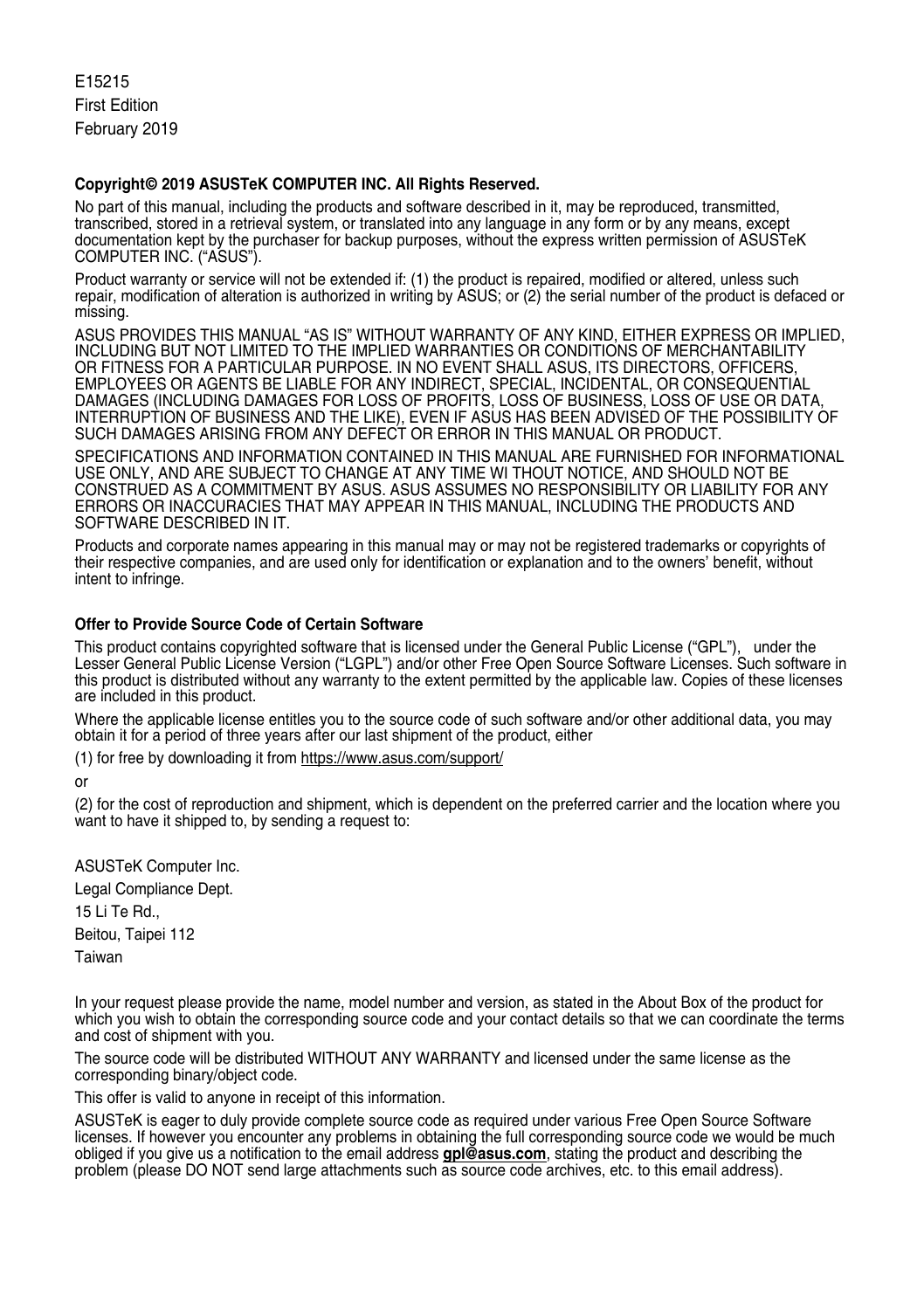### **Contents**

| 2. |     |                                                       |  |
|----|-----|-------------------------------------------------------|--|
|    | 2.1 |                                                       |  |
|    |     |                                                       |  |
| 3. |     |                                                       |  |
|    |     |                                                       |  |
|    |     |                                                       |  |
| 4. |     |                                                       |  |
|    | 4.1 |                                                       |  |
|    |     | 4.2 Rewriting the OS using UMS from a microSD card 10 |  |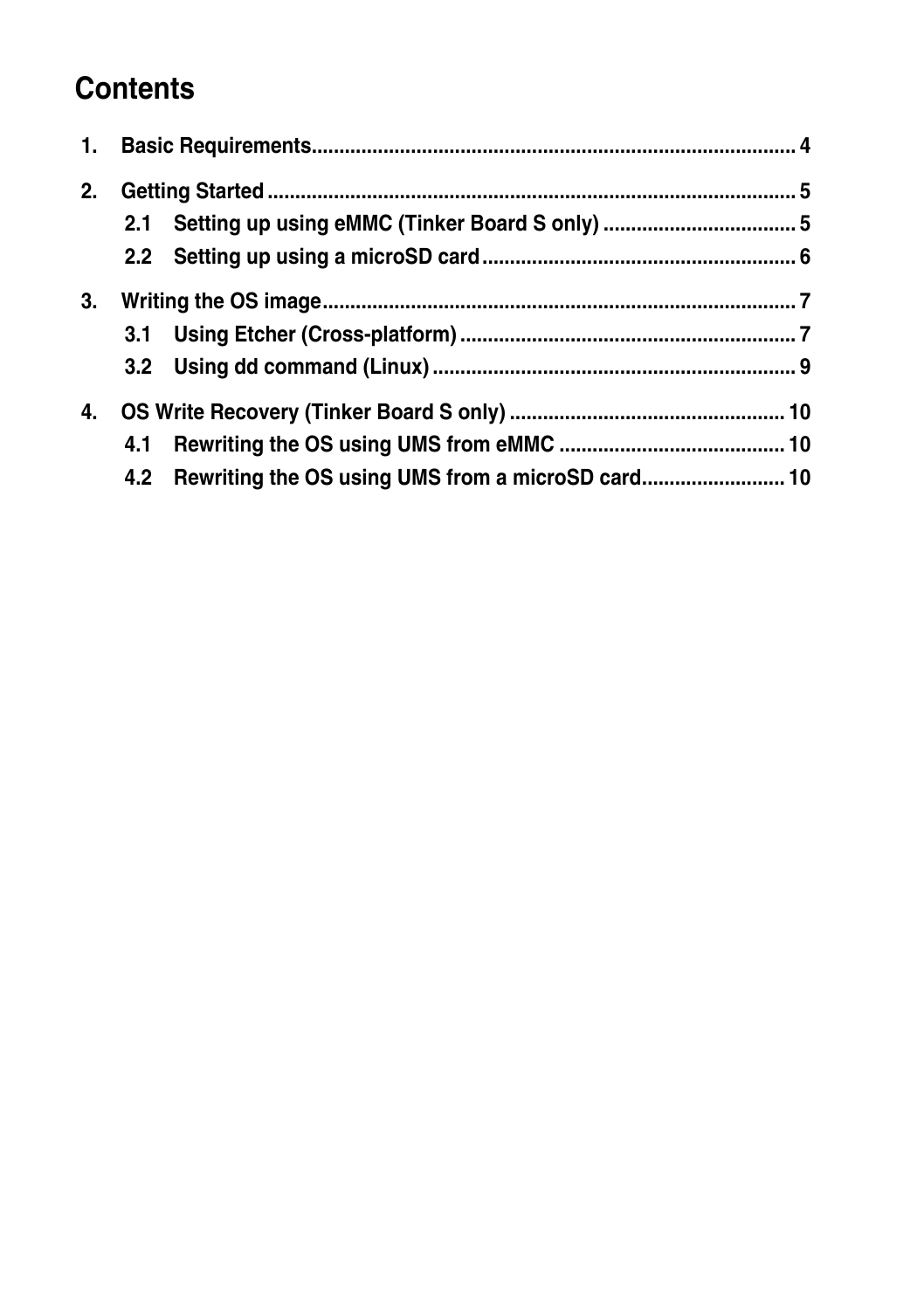### <span id="page-3-0"></span>**Conventions used in this guide**

To ensure that you perform certain tasks properly, take note of the following symbols used throughout this manual.



**DANGER/WARNING:** Information to prevent injury to yourself when trying to complete a task.



**CAUTION:** Information to prevent damage to the components when trying to complete a task.



**IMPORTANT:** Instructions that you MUST follow to complete a task.



**NOTE:** Tips and additional information to help you complete a task.

### **Typography**

| <b>Bold text</b>                  | Indicates a menu or an item to select.                                                                  |
|-----------------------------------|---------------------------------------------------------------------------------------------------------|
| Italics                           | Used to emphasize a word or a phrase.                                                                   |
| <key></key>                       | Keys enclosed in the less-than and greater-than sign means that you must<br>press the enclosed key.     |
|                                   | Example: <enter> means that you must press the Enter or Return key.</enter>                             |
| $<$ Key1> + $<$ Key2> + $<$ Key3> | If you must press two or more keys simultaneously, the key names are<br>linked with a plus sign $(+)$ . |

# **1. Basic Requirements**

- Power supply with micro USB connector (2.5A minimum, 3A recommended)
- MicroSD card (4GB or more)
- Monitor (with HDMI port)
- HDMI cable
- Keyboard and Mouse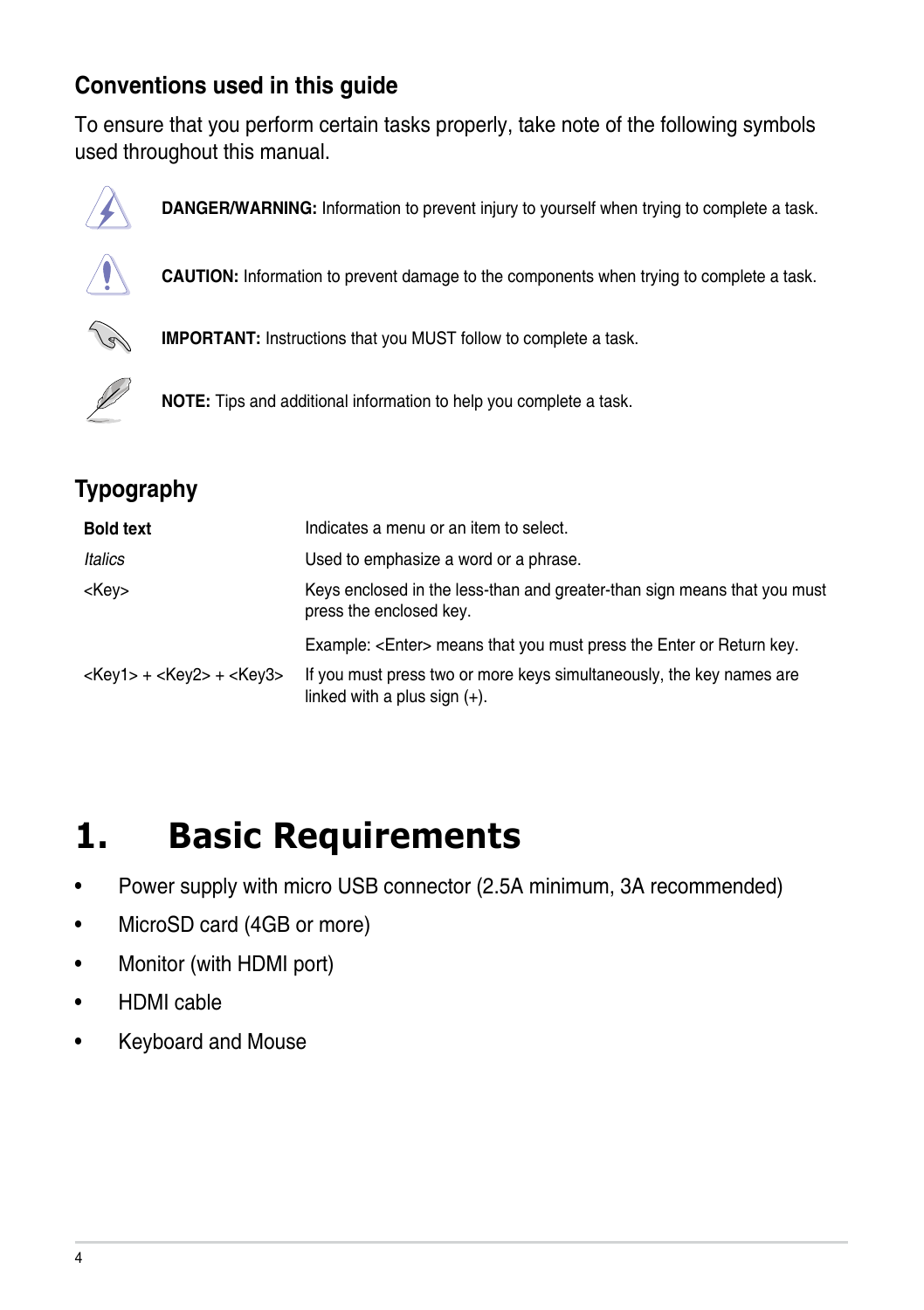# <span id="page-4-0"></span>**2. Getting Started**

Before setting up Tinker Board, please download an operating system image such as the Official ASUS Tinker OS, an Android OS, or other supported OS'.



- To download the Official ASUS Tinker OS, please visit https://www.asus.com/Single-Board-Computer/Tinker-Board/HelpDesk\_Download/.
- For more information on other supported OS', please visit the **Software** section of the Tinker board Wiki.



If you are using a Tinker Board and not the Tinker Board S, please ignore the sections related to eMMC.

# **2.1 Setting up using eMMC (Tinker Board S only)**

The UMS (USB Mass Storage) allows you to simulate the eMMC of the Tinker Board S as a recognizable device in Windows® and Linux. It is enabled automatically during the U-Boot when it detects that the Tinker Board S is connected to a PC. Please refer to the steps below to set up your Tinker Board OS using the onboard eMMC:



- Ensure to use the latest version of your downloaded OS to ensure the OS is supported by eMMC storage.
- Ensure the eMMC's U-Boot is functional, and contains a built-in UMS function.
- 1. Connect your Tinker Board S to a PC using a Micro USB cable, then wait for the PC to recognize the device.



- DO NOT format the device while your Tinker Board S is connected to your PC.
- If your PC doesn't recognize the device, please refer to the **OS Write Recovery** section of this manual.
- 2. Write the downloaded OS image to the Tinker Board S using a third-party ISO software, such as Etcher or Win32DiskImager. You may refer to the **Writing the OS image** section of this manual for more information on writing the OS image.



- Etcher is supported on Windows®, Mac, and Linux.
- Please refer to http://etcher.io/ for more information on Etcher.
- Please refer to http://sourceforge.net for more information on Win32DiskImager.
- 3. Once the image has been successfully written, connect your Tinker Board S to a power source using the bundled adapter to boot your Tinker Board S.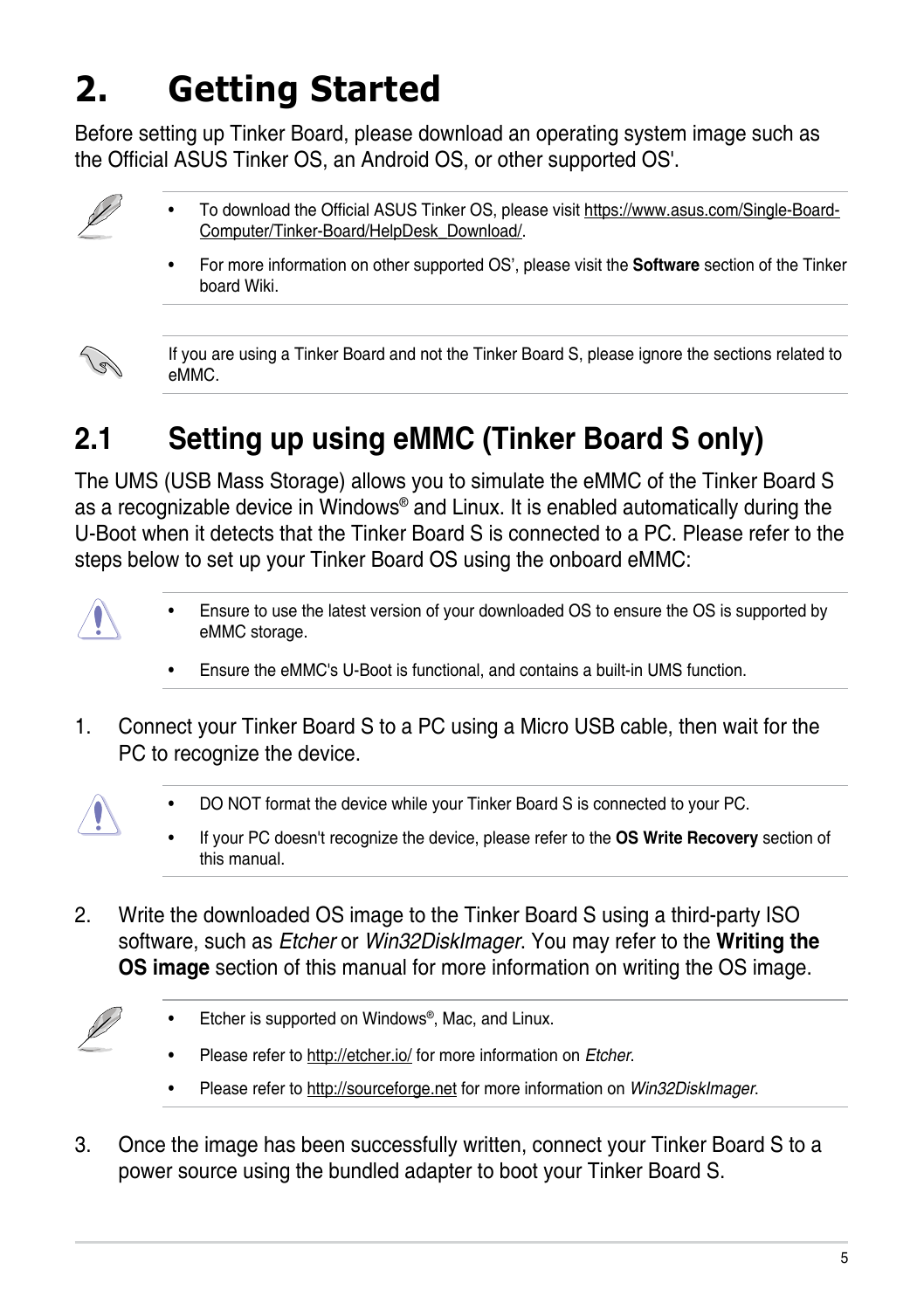# <span id="page-5-0"></span>**2.2 Setting up using a microSD card**

You may use a mircoSD card to set up your Tinker Board OS. Please refer to the steps below.

1. Write the downloaded OS image to a microSD card using a third-party ISO software, such as Etcher or Win32DiskImager. You may refer to the **Writing the OS image** section of this manual for more information on writing the OS image.



- Etcher is supported on Windows®, Mac, and Linux.
- Please refer to http://etcher.io/ for more information on *Etcher.*
- Please refer to http://sourceforge.net for more information on Win32DiskImager.
- 2. Insert the microSD card to your Tinker Board.



Please refer to your Tinker Board product manual for the location of the microSD slot.

3. Connect your Tinker Board to a power source using the bundled adapter to boot your Tinker Board.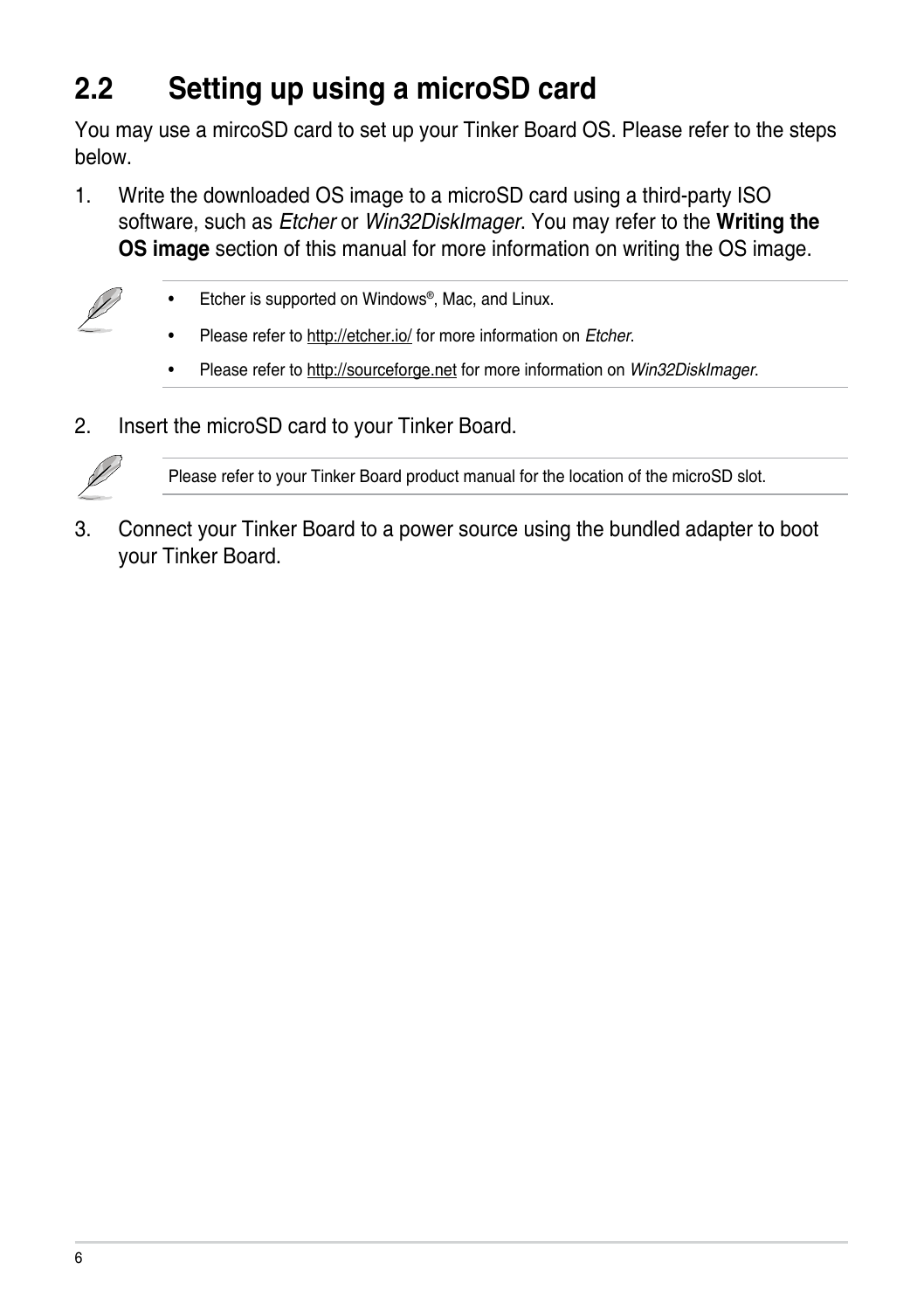# <span id="page-6-0"></span>**3. Writing the OS image**

You may write your downloaded OS image to a microSD card or built-in eMMC using Etcher (supports Windows®, Mac OS, and Linux), or dd command (Linux only).



eMMC is only supported on Tinker Board S.

# **3.1 Using Etcher (Cross-platform)**

Etcher is an image file utility used for burning image files, and supports Windows®, Mac OS, and Linux. Etcher also supports burning images directly from the zip file, without having to unzip the zip file first.

### To write an image using Etcher:

1. Insert a microSD card to a card reader connected to your PC, or

connect your Tinker Board S to a PC via a micro USB cable. (Tinker Board S only)



Please refer to your Tinker Board product manual for the location of the microSD slot.

- 2. Download Etcher from http://etcher.io/, then launch it.
- 3. Click on **Select image**, then select the downloaded OS image. Please refer to the screenshots below for **TinkerOS\_Debian** and **Android** OS examples:



The following screenshots are for reference only.

### TinkerOS\_Debian

| Etcher             |                                                  |        | $\overline{\phantom{0}}$ | $\times$<br>$\Box$ |
|--------------------|--------------------------------------------------|--------|--------------------------|--------------------|
|                    |                                                  |        |                          | $\bullet$<br>۰à    |
|                    |                                                  |        |                          |                    |
|                    |                                                  |        |                          |                    |
|                    |                                                  |        |                          |                    |
| $\pm$              |                                                  |        |                          |                    |
|                    |                                                  |        |                          |                    |
| 20181023-8.img.zip | Select drive                                     |        | Flash!                   |                    |
| 3.18 GB<br>Change  |                                                  |        |                          |                    |
|                    |                                                  |        |                          |                    |
|                    |                                                  |        |                          |                    |
|                    |                                                  |        |                          |                    |
|                    | <b>balenaEtcher</b> is an open source project by | balena |                          | 1.4.9              |
|                    |                                                  |        |                          |                    |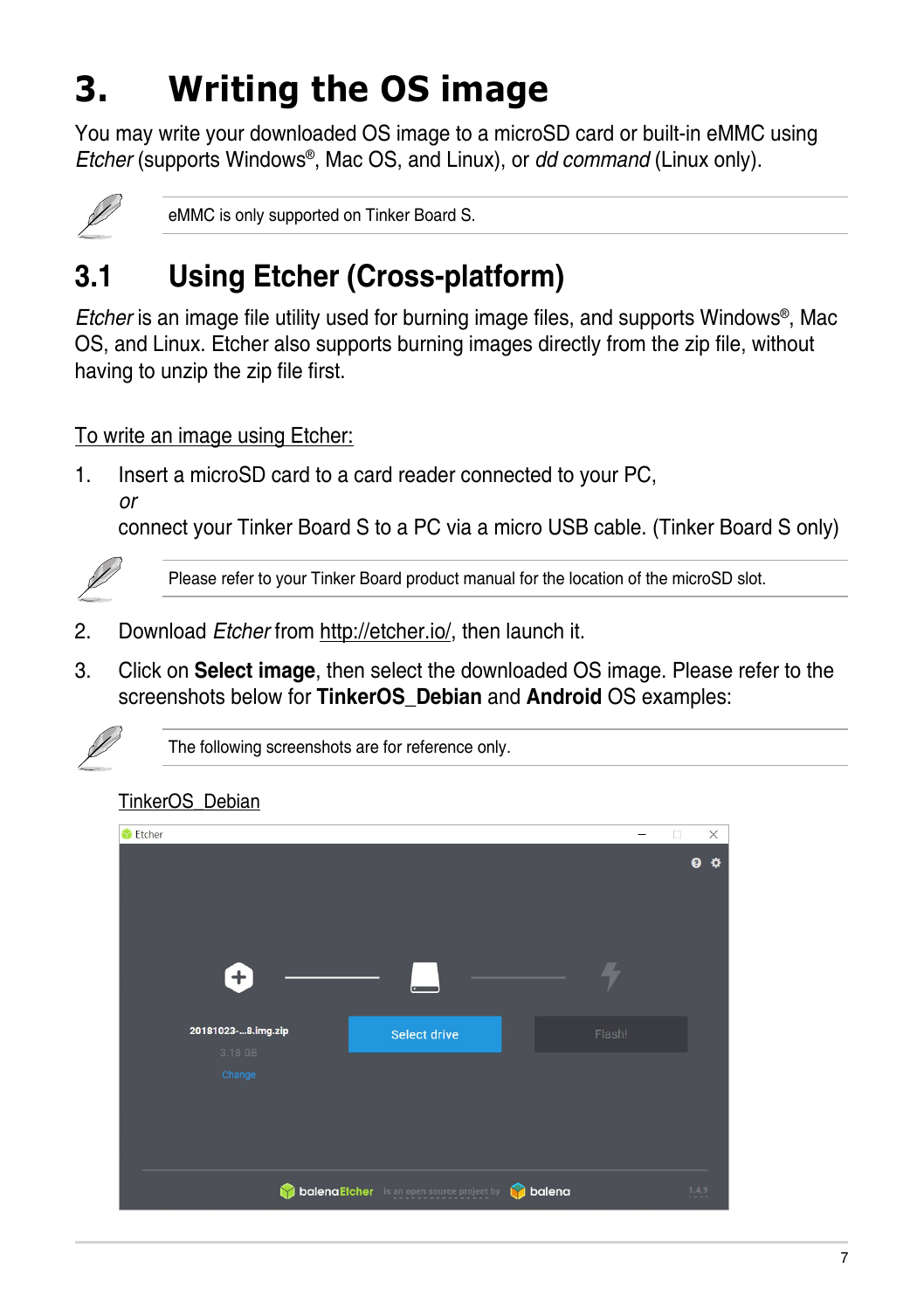#### Android



- 4. Click on **Select drive**, then select your connected device.
- 5. Click on **Flash!** to start the burning process.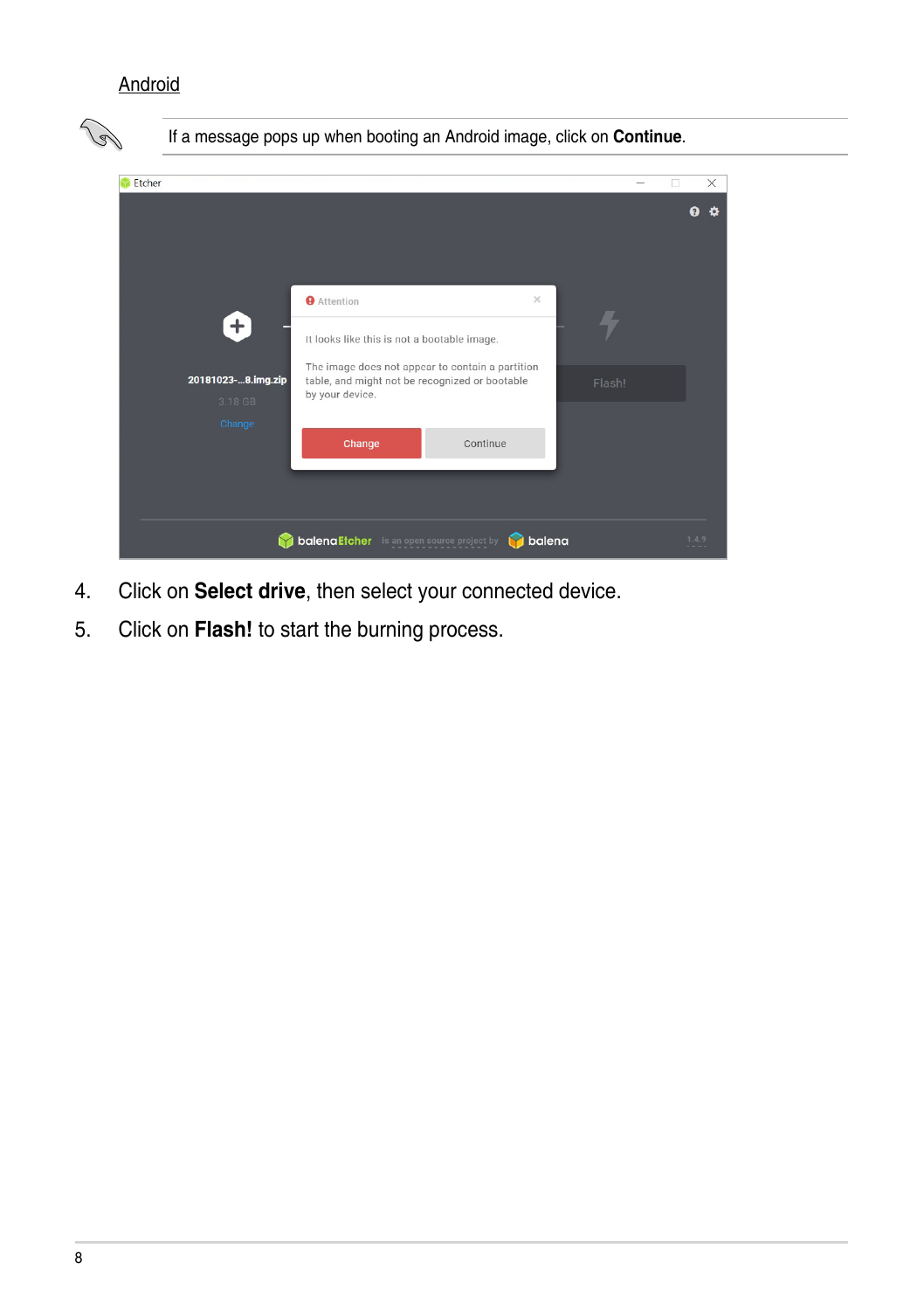# <span id="page-8-0"></span>**3.2 Using dd command (Linux)**

To write an image using dd command:

1. Insert a microSD card to your Tinker Board (or Tinker Board S), or

connect your Tinker Board S to a PC via a micro USB cable (Tinker Board S only).



Please refer to your Tinker Board product manual for the location of the microSD slot.

2. Run the following command:

dd bs=4M if=/path/to/tinkeros.img of=**/dev/sdx**

Replace **/dev/sdx** with your drive, e.g. /dev/sdc.



Do not append a partition number to your drive name, for example **/dev/sdc1**.



Use the *Isblk* command to find the drive name of your device. Make sure that no partition of the device is mounted.

3. Only remove the microSD card or disconnect the Tinker Board S from the PC once the command sync is completed to ensure the data was written completely.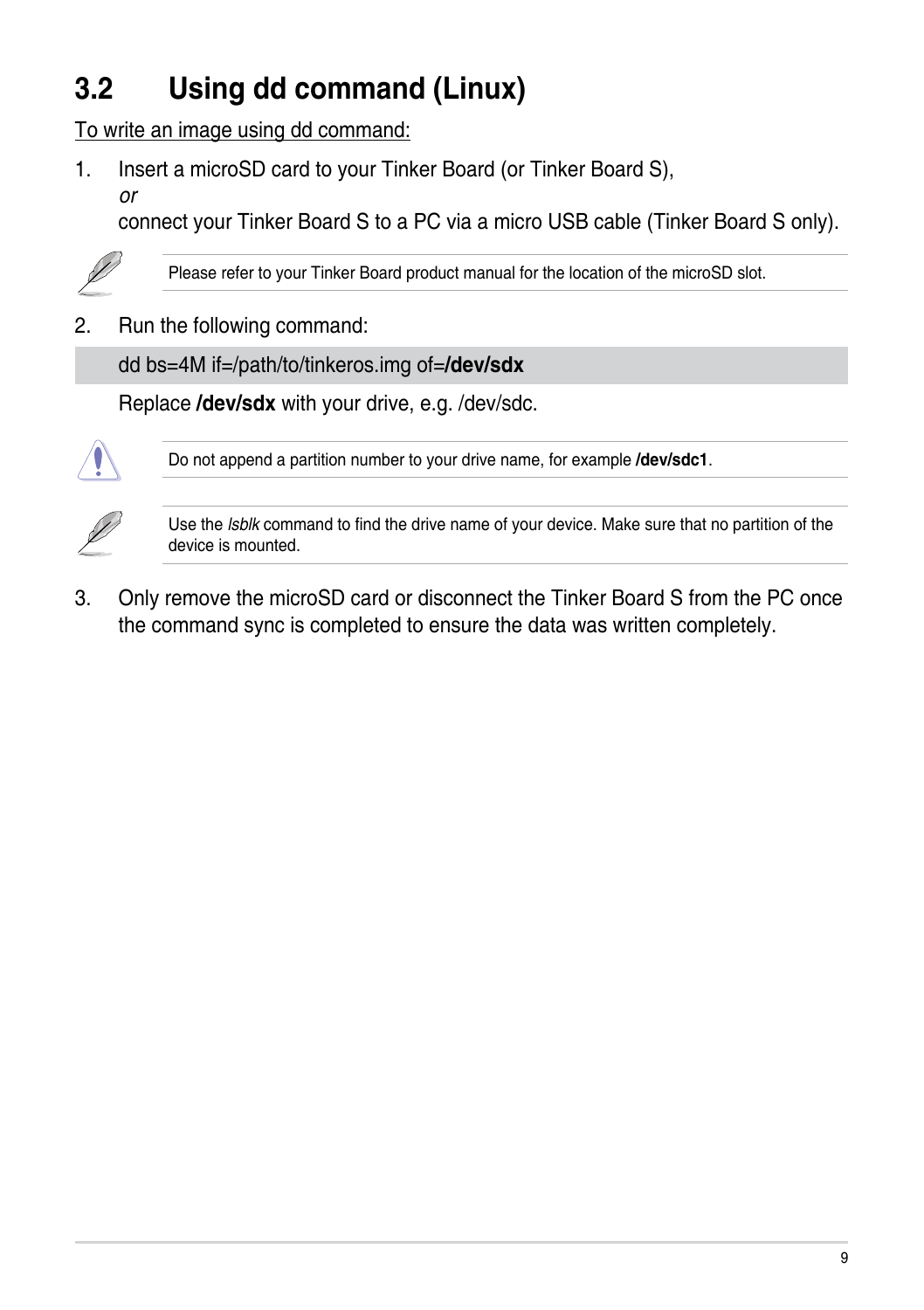# <span id="page-9-0"></span>**4. OS Write Recovery (Tinker Board S only)**

## **4.1 Rewriting the OS using UMS from eMMC**

You can recover using the UMS from eMMC if your eMMC's U-Boot is still working properly and has a built-in UMS function. Please follow the steps below to re-write the OS using UMS mode:



- Ensure the eMMC has a working U-Boot.
- Please remove all other connected extension devices from your Tinker Board S.
- 1. Connect your Tinker Board S to a PC via a micro USB cable, it should boot and create partitions like any other USB drive.
- 2. Write the downloaded OS image to the Tinker Board S using a third-party ISO software, such as Etcher or Win32DiskImager. You may refer to the **Writing the OS image** section of this manual for more information on writing the OS image.

### **4.2 Rewriting the OS using UMS from a microSD card**

When there is a problem booting from the eMMC's U-Boot, or if you are using a thirdparty custom OS image which does not have a built-in UMS function, you may follow the steps below to trigger the UMS mode from a microSD card:

- 1. Download a Tinker Board supported operating system image such as the Official ASUS Tinker OS, or an Android OS.
- 2. Insert a microSD card to a card reader connected to your PC.
- 3. Write the OS image (with built-in UMS U-Boot) to the microSD card using a thirdparty ISO software, such as Etcher or Win32DiskImager. You may refer to the **Writing the OS image** section of this manual for more information on writing the OS image.
- 4. Remove the microSD card from the card reader and insert it into your Tinker Board S.



Please refer to your Tinker Board product manual for the location of the microSD slot.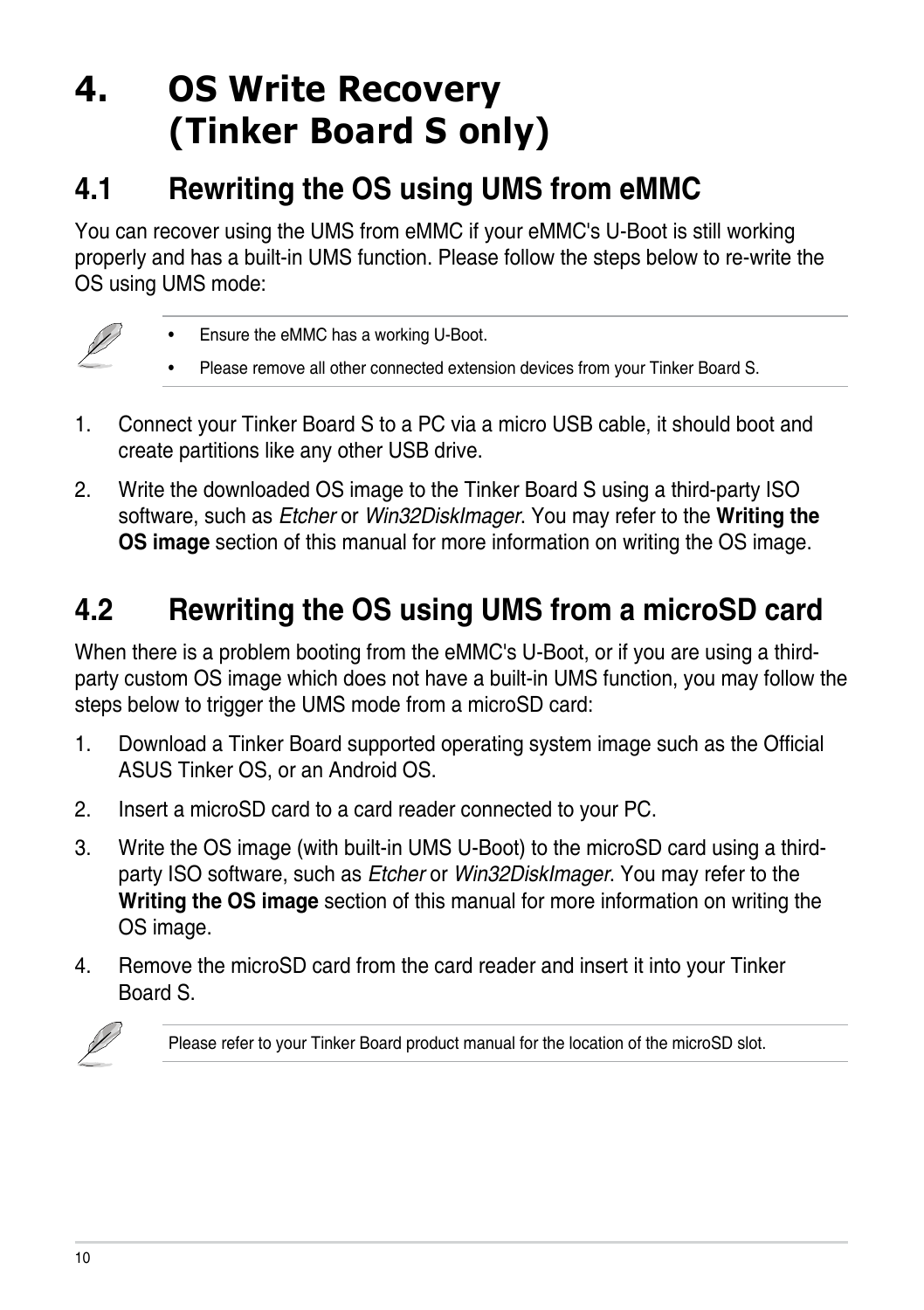5. Disable eMMC booting priority and force boot from the microSD card by setting the jumper to **Maskrom Mode** as shown below



- 6. Connect your Tinker Board S to a PC using a micro USB cable, it should be recognized by the PC as a USB Mass Storage device.
- 7. Write the downloaded OS image to the Tinker Board S using a third-party ISO software, such as Etcher or Win32DiskImager.



Please refer to the Using Etcher (Cross-platform) section for more information on using *Etcher*.

- 8. After the image has been successfully written, remove the micro USB cable from the PC.
- 9. Set the jumper to **Parking (no function) Mode**.
- 10. Plug in the AC adapter to your Tinker Board S and boot it up. It should boot up successfully and create partitions like any other USB drive.



Please remove all other connected extension devices from your Tinker Board S.